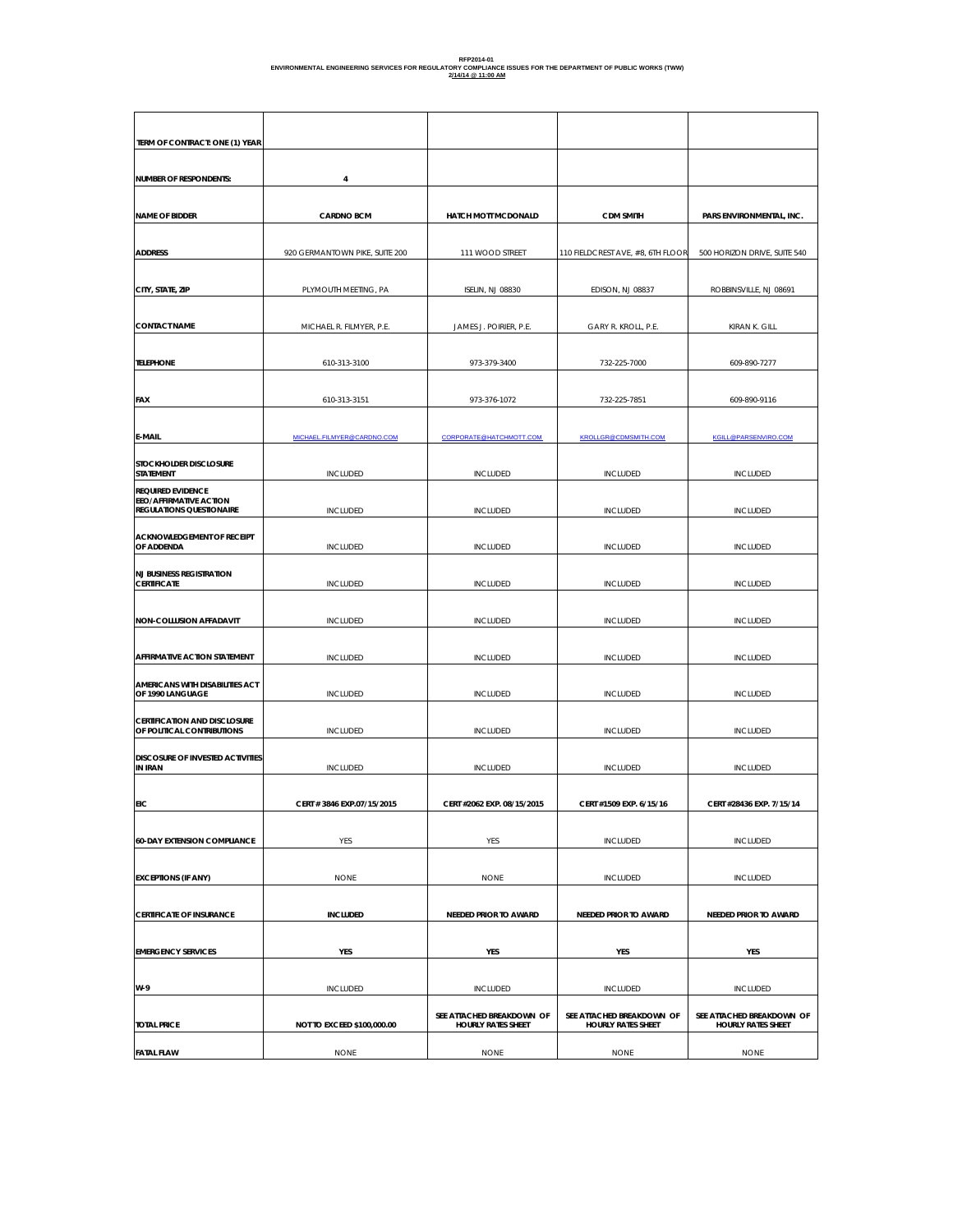



## 5.0 COST PROPOSAL

Cardno BCM understands that this proposal is for certain projects that will be performed on a Time and Materials Basis as ordererd by the Trenton Water Works on a not-toexceed total of \$100,000.00.

Cardno BCM can give the TWW an estimated fee for each project assigned under this work order, as the project's scope is defined.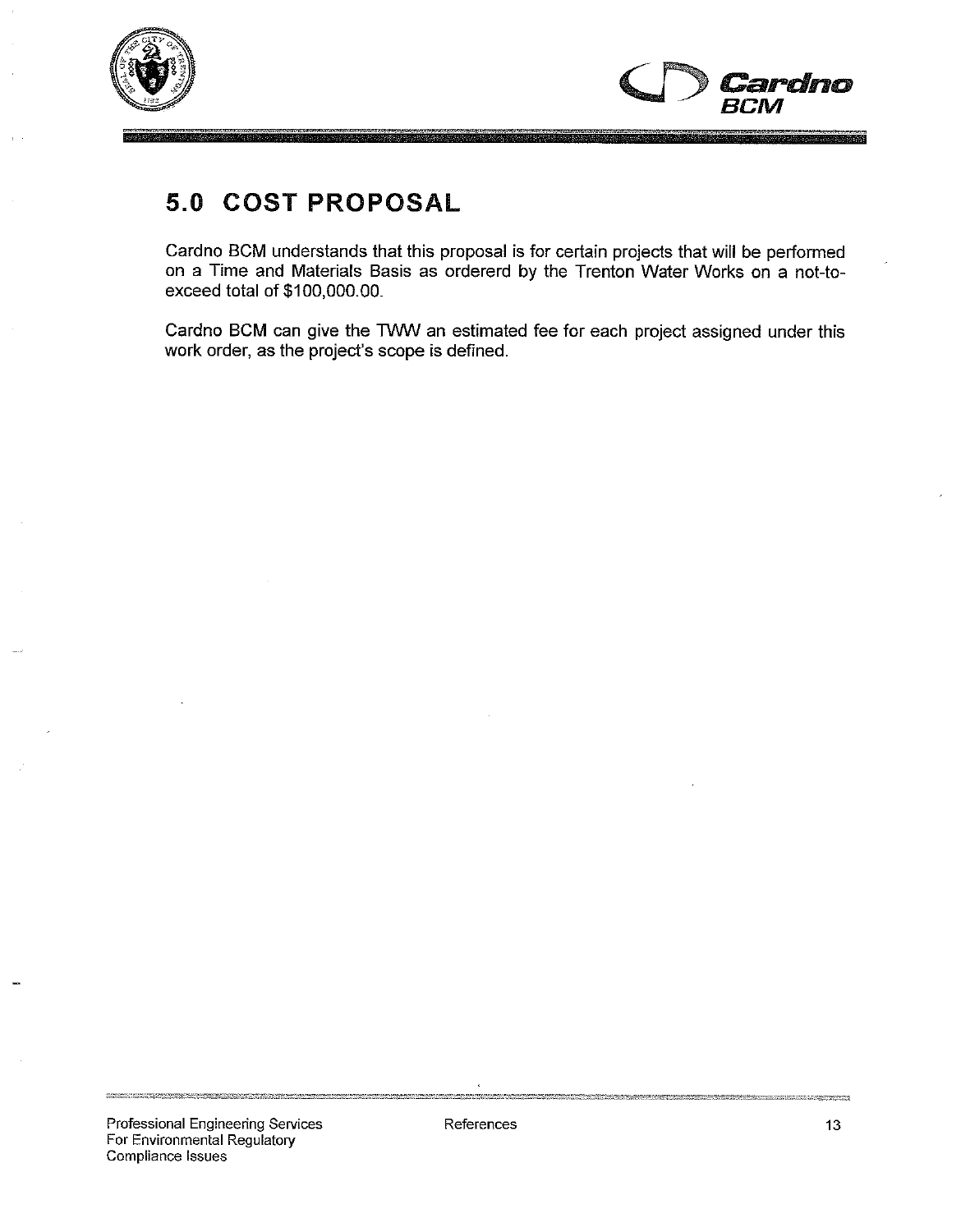

#### Professional Engineering Services for Environmental Regulatory Compliance Issues

| Sr. Project Engineer / Sr. Project Architect / Sr. Project Manager / |  |
|----------------------------------------------------------------------|--|
|                                                                      |  |
|                                                                      |  |
|                                                                      |  |
|                                                                      |  |
|                                                                      |  |
|                                                                      |  |
|                                                                      |  |
|                                                                      |  |
|                                                                      |  |
|                                                                      |  |
|                                                                      |  |
|                                                                      |  |
|                                                                      |  |
|                                                                      |  |

\* Hourly rates for special consultations and services in conjunction with litigation are available on request.

#### **EXPENSES**

| $\mathcal{L}$ . The contract of the contract of the contract of the contract of the contract of the contract of the contract of the contract of the contract of the contract of the contract of the contract of the contract of th |  |
|------------------------------------------------------------------------------------------------------------------------------------------------------------------------------------------------------------------------------------|--|

<sup>1</sup>per IRS standard mileage rate (rate as of January 1, 2014 is shown – subject to change)

Invoices are payable within 30 days of invoice date.

Delinquent bills are subject to finance charges of 1.5% per month.

The client shall pay attorney fees, court costs, and related expenses incurred in the collection of delinquent accounts.

 $\mathbf{r}$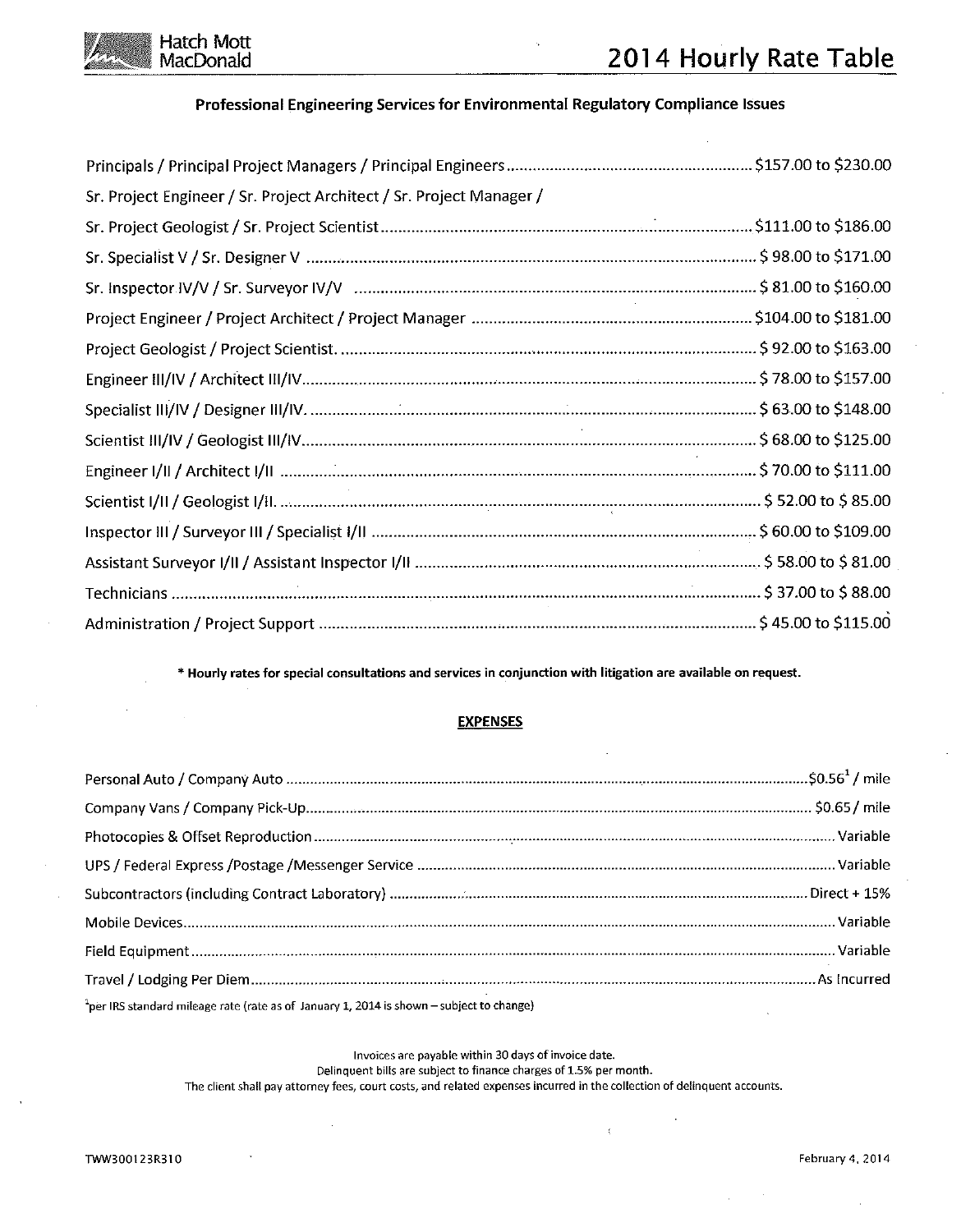# Volume 2: **Fee Proposal**

CDM Smith proposes to perform professional engineering services for environmental regulatory compliance issues, as requested by the Trenton Water Works (TWW), on an hourly rate basis. All work assignments will be performed at the written or verbal direction of the TWW. CDM Smith is prepared to provide a brief written scope of services together with an estimated budget and schedule for specific assignments, as requested on a case-by-case basis. Once accepted by the TWW for authorization of the work, this estimate will not be exceeded unless authorized by the TWW. If there is a change in scope, CDM Smith will immediately inform the TWW of the need for additional time or budget, so that approval can be given before the additional work is performed.

When CDM Smith performs any general consulting services, we will provide the TWW with a monthly letter report summarizing engineering activity for the prior month.

## **Hourly Rates**

Presented below is a table of average hourly rates for the various grade levels of our staff. Some employees make more, some less. We propose to bill the TWW at each employee's actual salary rate times a factor of 3.0 to cover benefits, overhead, and profit. The use of this approach, as opposed to a flat rate for a labor category, will assure that the TWW gets the true value for what is being paid.

| CDM Smith Schedule of Average Hourly Rates (2014)* |                                     |                                |  |  |
|----------------------------------------------------|-------------------------------------|--------------------------------|--|--|
| Labor Grade                                        | <b>Labor Category</b>               | <b>Average Raw Hourly Rate</b> |  |  |
|                                                    | en ming <i>plate</i> the fire       |                                |  |  |
| Grade 10                                           | <b>Engineers/Scientists</b>         | \$87.50                        |  |  |
| Grade 9                                            | <b>Engineers/Scientists</b>         | \$78.50                        |  |  |
| Grade 8                                            | <b>Engineers/Scientists</b>         | 562.00                         |  |  |
| Grade 6-7                                          | <b>Engineers/Scientists</b>         | \$55.50                        |  |  |
| Grade 4-5                                          | <b>Engineers/Scientists</b>         | \$42.50                        |  |  |
| Grade 2-3                                          | <b>Engineers/Scientists</b>         | \$33.00                        |  |  |
| Grade 1                                            | <b>Engineers/Scientists</b>         | \$28.00                        |  |  |
|                                                    | Resident Engineer/Inspectors        |                                |  |  |
| Grade 6-7                                          | <b>Resident Engineer/Inspectors</b> | \$42.00                        |  |  |
| Grade 4-5                                          | <b>Resident Engineer/Inspectors</b> | \$34.00                        |  |  |
| Grade 2-3                                          | <b>Resident Engineer/Inspectors</b> | \$28.00                        |  |  |
|                                                    | ET DINA ALAKSIA TALAH DILA          |                                |  |  |
| Grade 8                                            | Administrative Assistants/Financial | \$34.00                        |  |  |
| Grade 4-5                                          | Administrative Assistants/Financial | \$26.00                        |  |  |
| Grade 2-3                                          | Administrative Assistants/Financial | \$23.50                        |  |  |

\*Billed rates will be actual employee salary rates time 3.0.